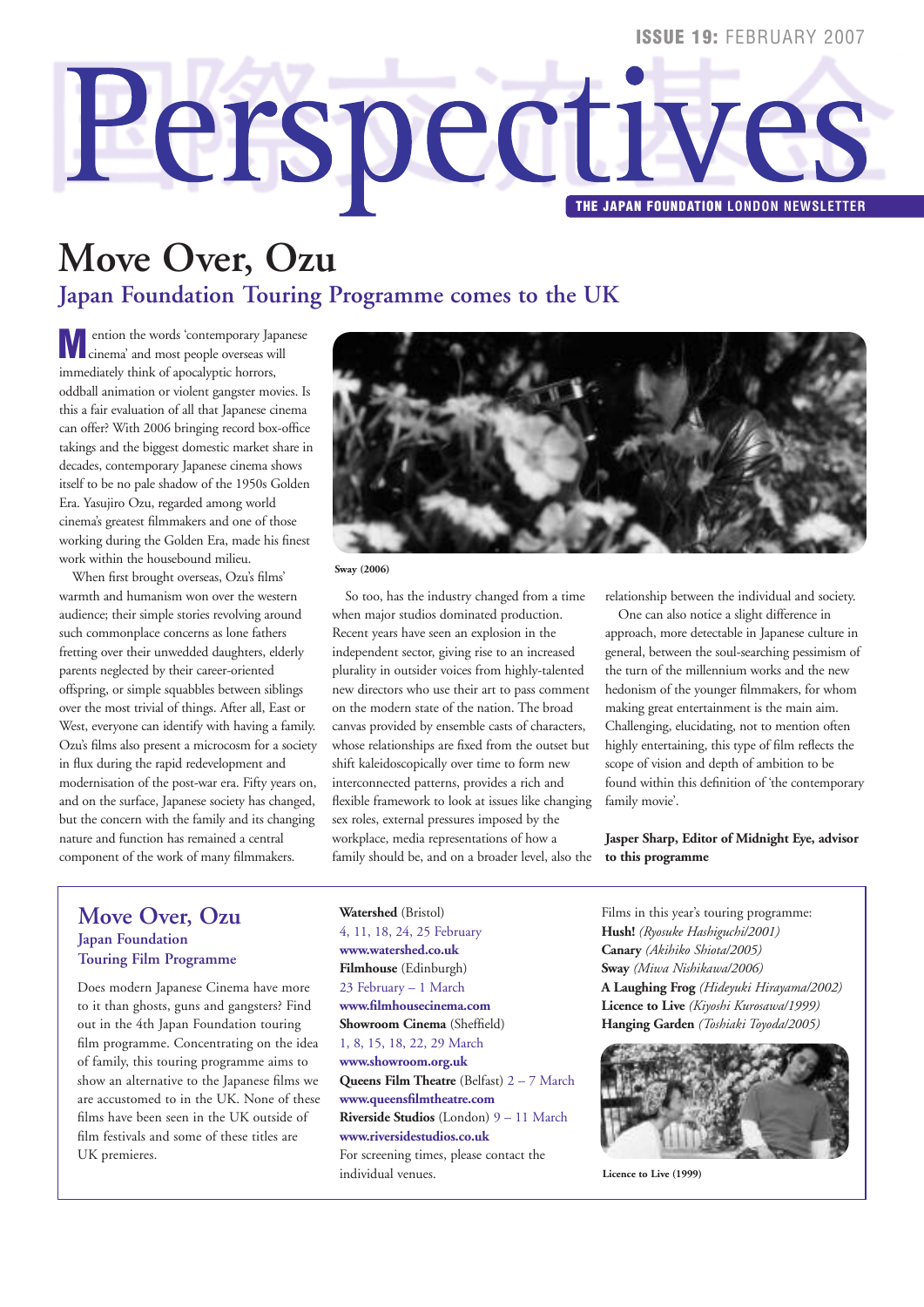## **Retail Cultures:** *Art and High-end Fashion Retail in Tokyo*



#### **Prada, Tokyo**

**News**

**J** apan represents a significant market for<br>Juxury apparel, in particular, the high-end apan represents a significant market for fashion sector, leaving Tokyo to now be considered a strategic city for international fashion retail. In the context of my PhD on the use of art in high-end fashion retail, I have come to research Japan's distinctive retail culture. In late 2006, I was awarded a grant by the Japan Foundation, which

## **New Japan Cultural Profile Available Online**

**A**new Japan Cultural Profile has just been added to the growing list of Cultural Profiles on the Visiting Arts website. This project was supported by the Japan Foundation. The Cultural Profile has general information about Japan and an extensive section on culture, including key contacts in different areas as the Cultural Profile Project tries to address the difficulty professionals have creating collaborations with their counterparts overseas. Sub-divisions in the culture section include heritage, literature, awards and competitions. Hopefully, this project will encourage many more collaborations in the Arts between Japan and the UK.

To see the Cultural Profiles Project, visit **www.culturalprofiles.net/visiting\_arts/Director ies/overview/**

supported me with the travel costs involved in conducting a research trip to Japan.

Unable to speak Japanese, I encountered some initial difficulties but my research arose interest and I was able to organise visits, meetings and interviews. I met artists from different fields, at various stages of their careers and levels of notoriety. Interviewing these artists helped me understand the importance of in-store exhibitions, particularly in department stores, for Japanese artists' careers.

I also met representatives of art departments from key Japanese department stores and fashion retail groups' galleries and dedicated art centres. I visited galleries and cultural centres located within flagship stores of Japanese and international high-end fashion brands.

This research trip was very beneficial for my research. Visiting Tokyo allowed me to acquire an up-to-date, more accurate and improved understanding of the Japanese retail culture and art's presence in it. I could not have grasped certain elements, like the functioning of Japanese department stores or the importance of architecture for high-fashion retail design, without being there in person.

The information gathered will come to form a chapter of my dissertation in which I intend to discuss the position of art as a retail language. It will also serve to enrich my descriptions of the Japanese brands I am using

as case studies such as Comme des Garçons, Takashimaya and Mitsukoshi.

However, while organising this trip, I became aware of a lack of networks linking research students. I would therefore be keen to help build contacts between Japanese and British academics and research students in my field. In the near future, I hope to present papers and possibly organise seminars with students from my own university. I also hope to publish an article on my research subject, including a description of the Japanese retail culture.

#### **Jessica Bush, Buckinghamshire Chilterns University College**

Jessica Bush was in Japan in November 2006, assisted by the Japan Foundation Study Support Programme. Some of the others supported under this scheme in 2006-7 include:

**Yew Meng Lai** *The Politics of Pride? Rising Nationalism in Contemporary Japanese and Chinese Relations*

**Graham Cooper** *Project Japan – Art Media in Context*

The Study Support Programme provides assistance towards travel for those conducting research in Japan.

For more information about the Study Support Programme, please contact Esther Williams: **esther.williams@jpf.org.uk** 

## **JPF Recommends: Vertigo Magazine Japan Special**

**V**ertigo is the UK's leading magazine<br>dedicated to worldwide independent film, published quarterly with free monthly web issues. The new issue is a Japan Special with reports on the most important trends in Japanese independent filmmaking, plus, Cine-Manga, an exclusive 48 page full colour book of stunning photographs by world renowned director Takeshi Kitano, free with the magazine. Also included in the Japan Special are interviews with filmmakers Kiyoshi Kurosawa, Ryuichi Hiroki and Tetsuaki Matsue, full colour artists' pages, new fiction and articles on Japanese independent feature film and documentary.



**Vertigo Magazine**

Vertigo's Japan Special is available online at **www.vertigomagazine.co.uk Peter Fraser, Vertigo Magazine**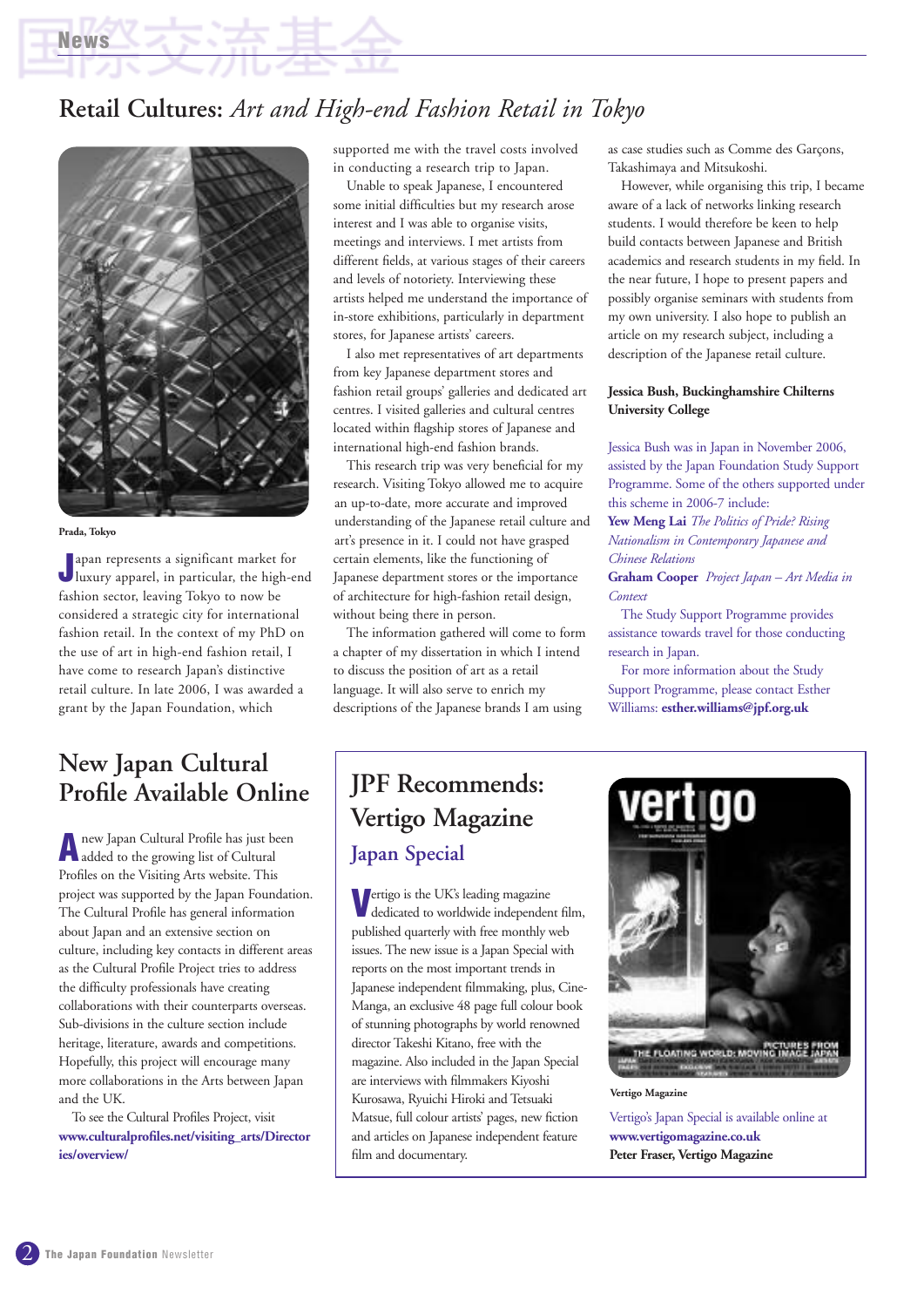## **Sky-scrapers, Sumo and Sushi**

**How do a class of 14-year olds view Japan?**<br>How do those views change as they learn about the country in school? These were the questions I hoped to answer during a 10-week school-based research project in Summer 2006. To form a detailed case study of the children's

scrapers. Many of the children's drawings of Japan showed a crowded, urban landscape with tall buildings and streets full of people and cars. However, some children also imagined a rural side, including mountains and fields, though few recognised the importance of rice farming.



understandings, I collected material from interviews, children's drawings, copies of work, videos of lessons and audio diaries. I followed the class through a varied and interesting programme of lessons on Japanese culture and daily life, including the highlight of the summer, Japan Day. This involved practical workshops on Japanese language, cooking, manga, and even taiko drumming!

The spread of the children's initial ideas about Japan was more diverse than I had expected. In a brainstorm, over eighty different elements of Japanese life and environment were mentioned. Those suggested by most children included: technology; sushi; earthquakes; sumo and sky-

These initial ideas were informed by goods from Japan, a wide range of TV programmes and films, food shops, and family and friends. Each child's views and sources were different, for example, Lawrence's family had connections with Burma so his ideas were informed by various pictures and photos from SE Asia displayed in his home (see picture). It was fascinating watching how the children's ideas changed over time as they responded to their teacher and all the different resources and experiences to which they had

access. Reflecting back on the work, the majority of students found taiko drumming particularly memorable, found food most surprising and were keen to learn more about history, sport and popular culture.

#### **Liz Taylor, Faculty of Education, Cambridge University**

**Liz Taylor was one of the participants on the Japan Foundation Study Tour in November 2006. She lectures in Geography Education at University of Cambridge and specialises in the teaching of 'distant places', often using Japan as an example.** 

# **JFLLC News: 3rd Place in Shizuoka Junior Translation Competition for**

**UK Learner**

In December 2006, Tom Barrett, a<br>
Year 13 student from St. Augustine's n December 2006, Tom Barrett, a Catholic College in Wiltshire, was awarded 3<sup>rd</sup> prize in the 4<sup>th</sup> Shizuoka Junior Translation Competition. When asked what interests him about Japanese, he says he was initially inspired by Japanese films and comics, an interest which has developed in the four years he has been studying Japanese. Tom was encouraged to enter the competition, in which he was required to translate an extract from Erika Tachihara's *Yuki no hi no Orugooru*, by his tutor, Lydia Morey, a prominent figure in secondary Japanese language education in the UK.

To find out more about the Shizuoka Junior Translation Competion go to **www1.sphere.ne.jp/shizuoka/junior/ind ex.html**

**Tom's tutor, Ms Morey, is also part of the team organising the Nihongo Cup Speech Contest (for secondary students), which will take place again in June 2007. For more information about the Nihongo Cup, contact Caroline Lewis, Project Manager: cml@japanesematters.co.uk**

## **Bringing Young Musical Talent to Light** *3rd Young Japanese Artist Series*

**Recognising that there are limited**<br>**Reportunities for young and gifted** Japanese musicians to perform in London, the English Chamber Orchestra began the *Young Japanese Artist Series* in 2004. Its purpose is to support gifted young musicians by promoting them in the UK. The 2007 series continues this by presenting, in concert, Kiyotaka Teraoka (Conductor), Shohei Sekimoto (Pianist),

and Mayuko Katsumura (Violinist). With the English Chamber Orchestra they will perform pieces by M I Glinka, Prokofiev, Mozart and Elgar.

Date: 25 April 2007 7.30pm – 9:40pm Cadogan Hall, London

**For more details see www.englishchamberorchestra.co.uk**



**English Chamber Orchestra**